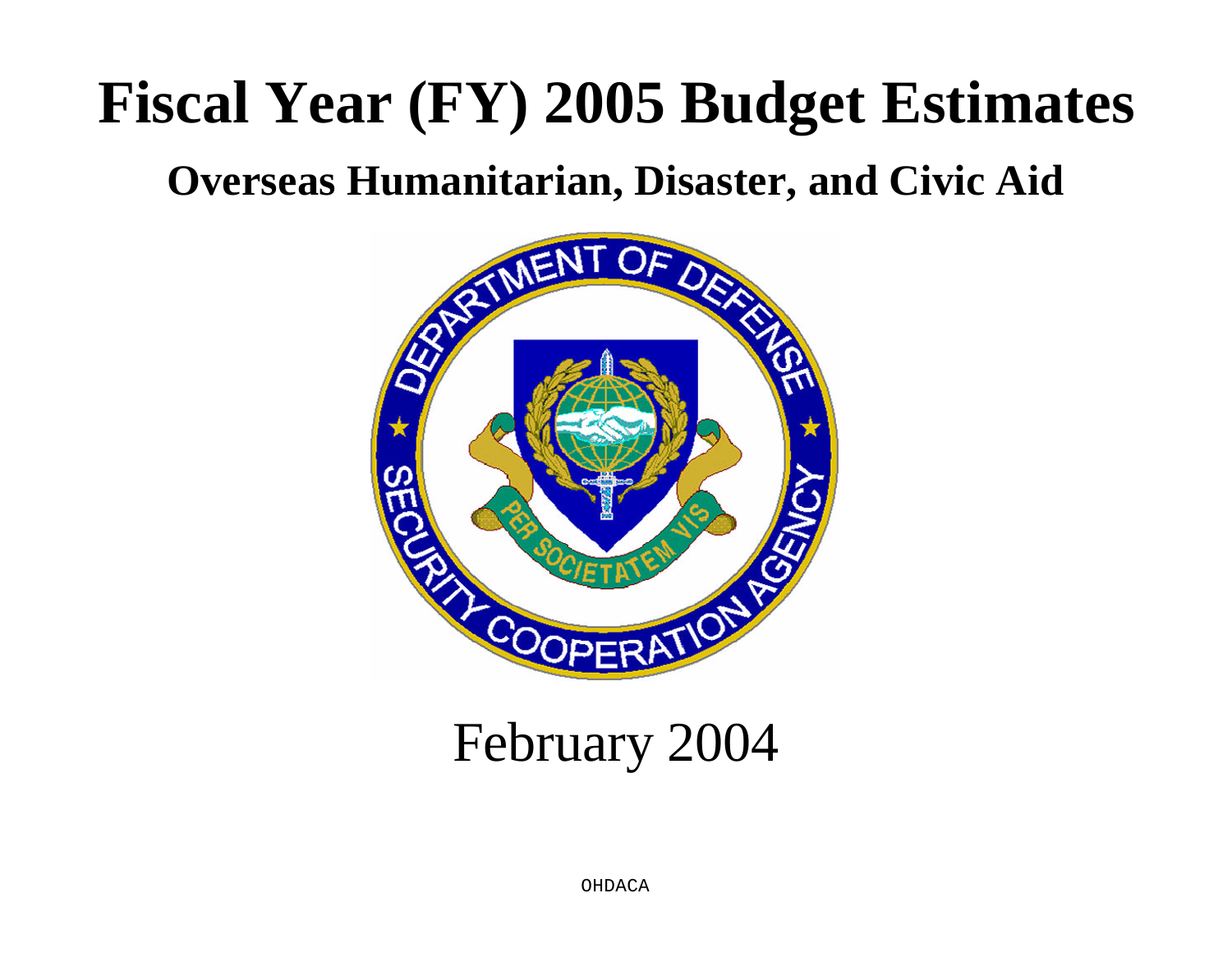#### I. Narrative Description:

The Overseas Humanitarian, Disaster and Civic Aid (OHDACA) appropriation funds three humanitarian activities of the Department of Defense (DoD) - the Humanitarian Assistance Program (HAP), the Humanitarian Mine Action (HMA) Program, and Foreign Disaster Relief and Emergency Response (FDR/ER).

OHDACA programs support The Secretary of Defense Security Cooperation Strategy and U.S. military forces in meeting two key requirements. The first is to maintain a robust overseas presence aimed at shaping the international security cooperation environment in a manner that dissuades would-be aggressors by promoting peace and stability in regions of tension and assuring allies and friendly nations through low-level contacts where other programs would not be possible. The second requirement is for U.S. forces to respond rapidly and effectively when called upon to assist the victims of storms, earthquakes, and other natural or manmade disasters.

DoD humanitarian assistance programs meet these needs by providing Combatant Commanders with an unobtrusive, low cost, but highly effective means to carry out their security cooperation missions, while providing a valuable training benefit for U.S. forces. Furthermore, OHDACA augments the Commanders' austere resources and expands their capabilities to respond rapidly to humanitarian crises. U.S. forces receive substantial training and readiness benefits and gain access to regions important to U.S. interests by providing humanitarian assistance to countries in need. These programs enhance deployment and war fighting skills, and increase readiness across a number of operational areas — including C3I, civil/military affairs, transportation and logistics.

DoD humanitarian assistance activities, of relatively minor cost but having major influence with friends and allies, are approved by the Office of the Secretary of Defense and coordinated with the Department of State (DoS). This collaborative effort ensures U.S. Government (USG) unity of effort and compliance with national security and foreign policy goals.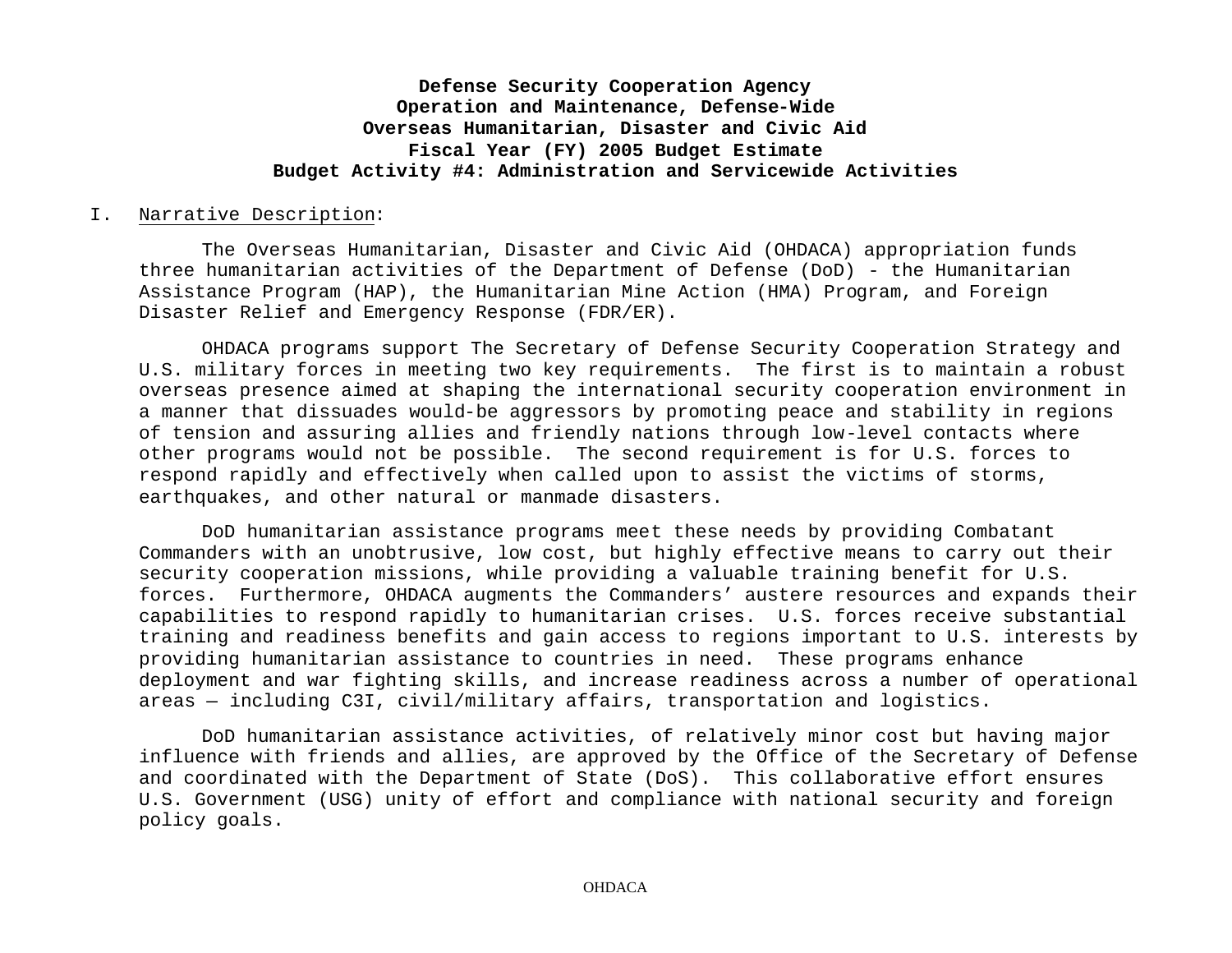#### II. Description of Operations Financed:

The FY 2005 President's budget requests \$59.0 million for the OHDACA appropriation to finance humanitarian assistance, humanitarian mine action, and foreign disaster relief and emergency response programs and activities.

The Humanitarian Assistance Program (HAP): Established in 1986, this program is designed to assure friendly nations and allies of our support and provide basic humanitarian aid and services to populations in need. The Department and Combatant Commanders seek to help avert political and humanitarian crises, promote democratic development and regional stability, and enable countries to begin to recover from conflicts.

The HAP projects and activities accomplish these objectives in several ways. They support (1) donation of excess non-lethal DoD property and (2) the provision of on-theground activities carried out by U.S. military personnel aimed at assuring friendly nations of our support by improving U.S. military presence in countries. Such activities include assessment of needs, training in disaster planning and preparedness, rudimentary construction, as well as medical, technical and logistical assistance.

In non-crisis peacetime settings, DoD humanitarian assistance programs support the Combatant Commanders by providing access to and fostering goodwill for the U.S. military in selected countries.

DoD, in coordination with the Department of State (DoS), transports non-lethal excess defense property in support of US national security and foreign policy objectives. Funding also provides for distribution of relief supplies, acquisition and shipment of transportation assets to assist in distribution; purchase and provision of relief supplies; refurbishment and restoration of excess DoD non-lethal equipment; storage of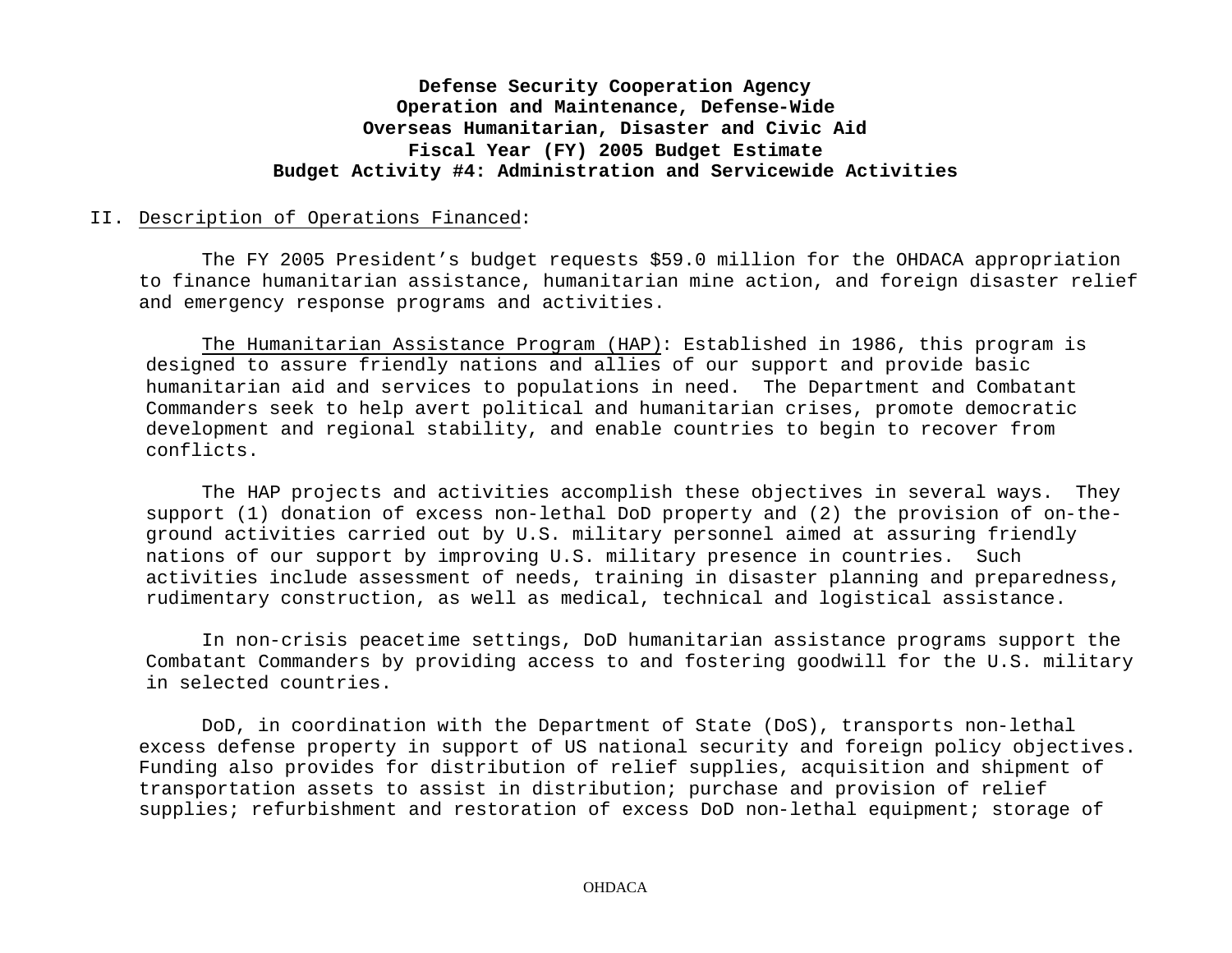excess property; and inspection, packaging and intermediary warehouse storage until excess material is delivered. The costs of DoD assistance include other smaller scale activities conducted by U.S. forces targeted at relieving suffering and promoting U.S military presence in countries. These activities include training, rudimentary construction, and medical, technical, engineering and logistical assistance. Among the functions of such activities are surveys and assessments to ensure the DoD excess property is appropriately used for the intended purpose and that local personnel are trained in its operation and maintenance.

The Commanders' humanitarian assistance activities reflect the priorities of the Secretary of Defense and the Chairman, Joint Chiefs of Staff. They also include support programs that ensure proper administration of humanitarian activities and allow the DoD to anticipate future requirements and understand key issues related to program execution. Activities include technical and administrative assistance and studies, including initiatives to support actions to improve civilian-military collaboration and coordination of humanitarian assistance and operations with NGO and international organizations. These activities provide for timely response to emerging priorities defined by USG principals as important to the bilateral military relations of the United States, to include requests from other agencies that further national security and foreign policy objectives.

To support DoD humanitarian assistance programs and activities for FY 2005, \$39.0 million is reflected herein. Activities include transportation, excess property, and other targeted assistance for disaster preparedness and mitigation in countries where the Commanders have fewer other programs. Current plans call for the Commanders to conduct humanitarian assistance activities as part of their regional security cooperation strategy, and to enhance readiness for crisis response to emergencies in their regions.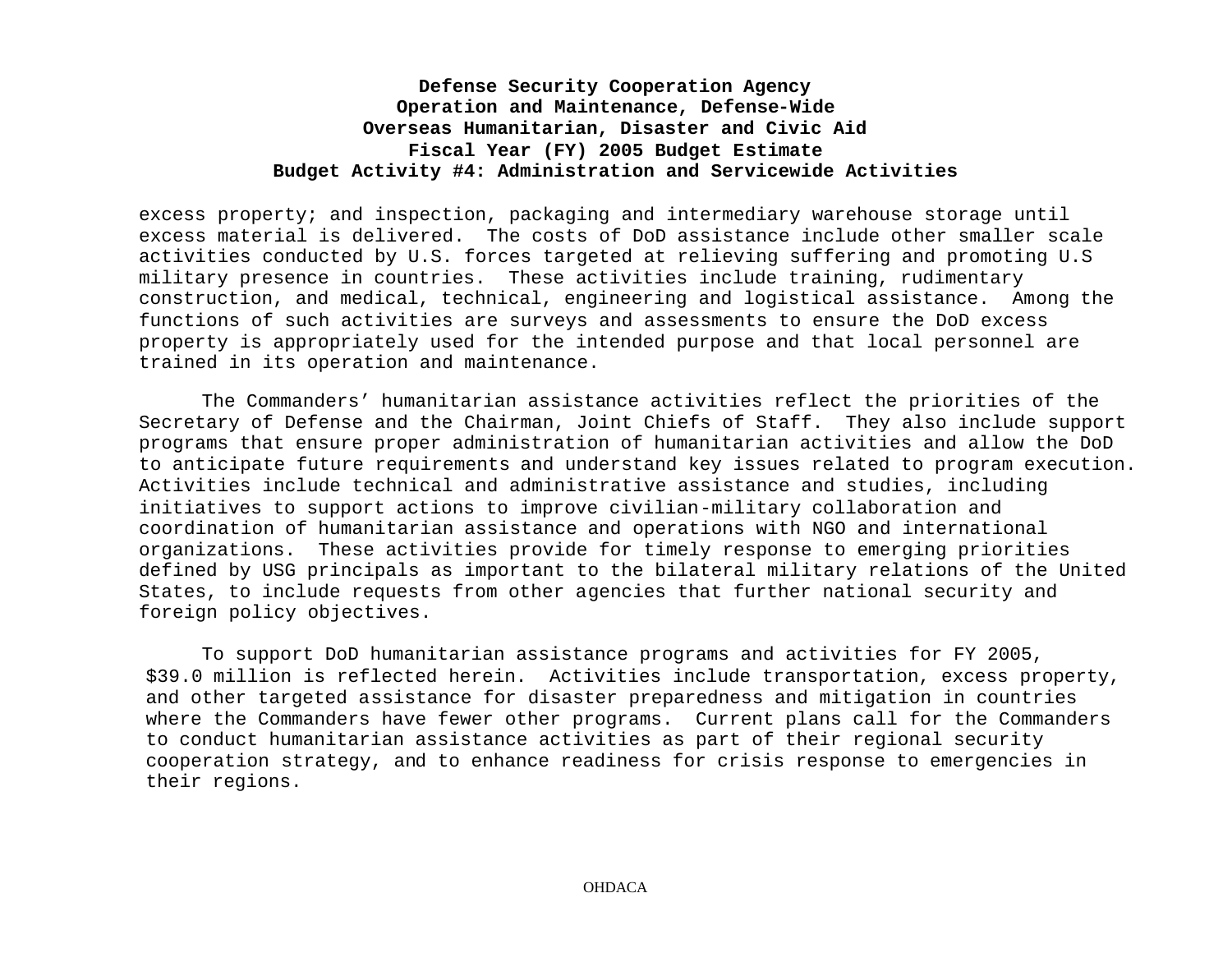The Humanitarian Mine Action (HMA) Program is a major component of the USG program and supports DoD's security cooperation strategy. Explosive remnants of war (ERW), which includes landmines, unexploded ordnance, and small arms ammunition, are the residues of civil wars and internal conflicts on virtually every continent. Increasingly in these conflicts, these ERW deny civilian populations their livelihoods, uproot them from their lands, and promote political instability. Today, explosive remnants of war kill or maim at least 1,000 people every month — most of them innocent civilians.

The HMA Program, executed by the Combatant Commanders, provides significant training and readiness-enhancing benefits to U.S. forces while contributing to alleviating a highly visible, worldwide problem. The program aids in the development of leadership and organizational skills for host country personnel to sustain their mine action programs after U.S. military trainers have redeployed. The DoD program provides access to geographical areas otherwise not easily available to US forces and contributes to unit and individual readiness by providing unique in-country training opportunities that cannot be duplicated in the United States. U.S. military personnel do not enter active minefields or remove emplaced landmines. Our military forces hone critical wartime, civil-military, language, cultural, and foreign internal defense skills. Additionally, DoD health services professionals are included in training missions, which increase their knowledge and ability to deal with blast/trauma wounds, while providing advice and assistance to host nations on immediate and short-term victims assistance issues. These victim assistance activities include epidemiological studies of injuries caused by ERW, first responder training, educational material development, surgical care and training, and enhancement of consultative services using telemedicine technology. Projects provide direct humanitarian assistance while benefiting DoD by providing excellent training opportunities for our soldiers and by expanding U.S. military medical contacts with foreign medical providers.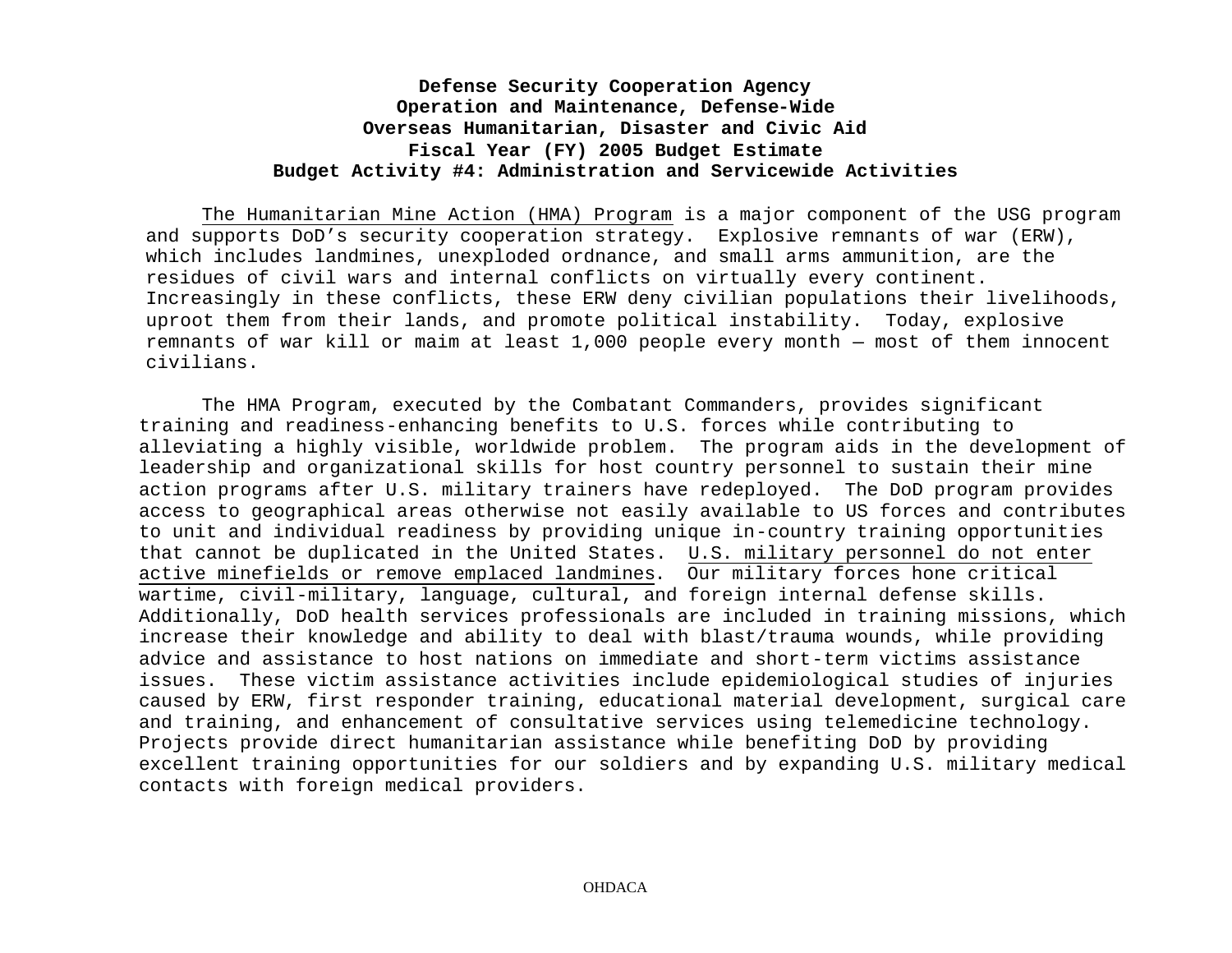The Humanitarian Demining Training Center (HDTC), established at Fort Leonard Wood, Missouri, is the Department of Defense military center of excellence for the training of deploying U.S. personnel for mine action missions. HDTC also collects information on ERW in countries approved for participation in the USG HMA program. HDTC incorporates new demining technologies and techniques in training plans and provides current data on country specific ERW (including unexploded ordnance (UXO), mines, booby traps, and small arms ammunition) in support of training. HDTC is also tasked to expand current training in mine risk education to include personnel from other USG agencies, NGO, and international organizations and to develop linkages to those agencies and academic institutions.

Humanitarian Mine Action is a Combatant Commander managed training and security cooperation program primarily using SOF to assist host nations to educate civilian populations on the dangers of explosive remnants of war and how to identify and report their locations. The program trains local demining cadres to identify suspected contaminated areas, conduct surveys and assessments, destroy ERW and return those cleared areas to productive use. It also provides supplies, services, and equipment, to a limited degree, to host country mine action centers to help clear contaminated areas impeding the repatriation of internally displaced persons and/or refugees and obstructing the means to lead productive lives. The Humanitarian Mine Action Program enhances the deployment and warfighting skills of our military forces, and is instrumental in promoting regional stability and improving USG and Combatant Commanders' relations with host nations.

Travel and transportation requirements for deploying forces are a major expense of the program. Deployments primarily consist of highly skilled SOF, medical, engineers, explosive ordnance disposal (EOD), and other general purpose forces to help host nations establish mine action programs and to train and advise local cadre in managing sustainment operations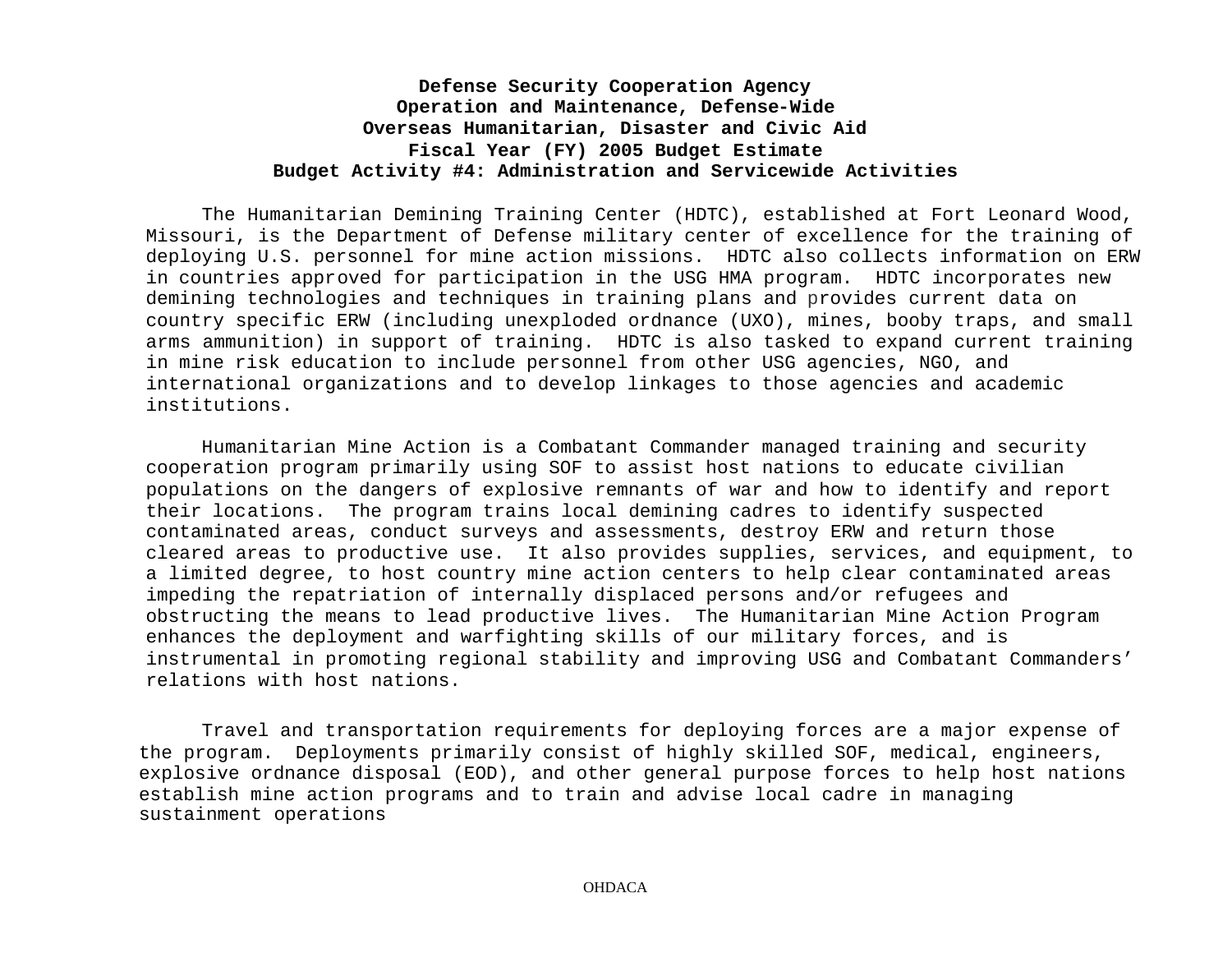For 2005, \$10.0 million is required for DoD humanitarian mine action activities previously described. Funding will provide for assessments of newly designated countries, ongoing worldwide training operations, incremental funding of high-priority, emerging operations, and evaluations of current programs to determine if projected "end states" have been met.

Foreign Disaster Relief and Emergency Response (FDR/ER): This activity enables the Combatant Commanders to respond timely and effectively to crises in their areas of responsibility. FDR/ER minimizes the potential for crises to develop or expand further regional stability is fostered, reducing a requirement for large-scale deployment of US military forces at a later date. The Commanders' disaster preparedness efforts increase host nation's capability to respond to natural or manmade disasters, reducing the likelihood that future disasters will require a significant USG/DoD response.

FDR/ER supports readiness by enabling rapid responses to sudden emergencies without the regional Commanders having to fund the incremental costs of such activities from their constrained Operations and Maintenance (O&M) accounts.

Amounts expended for any particular disaster are often too small to merit the major institutional effort of requesting supplemental appropriations or Presidential Drawdown authority pursuant to the Foreign Assistance Act of 1961. Yet, for the individual Commander, the expense could mean that without reimbursement from the OHDACA appropriation, the readiness of their command would be adversely affected.

In times of severe natural disasters, the U.S. military has been and will continue to be, called upon to provide aid and assistance. The Commanders have unique assets and capabilities to respond to major disasters. The OHDACA funding allows the Commanders to provide immediate life-saving assistance to countries in their region. These funds have helped the Defense Components and the Commanders reduce their costs of operations as well as transportation costs for logistical support. The OHDACA funding is available to support the DoD response to small-scale contingencies, and to provide seed money aimed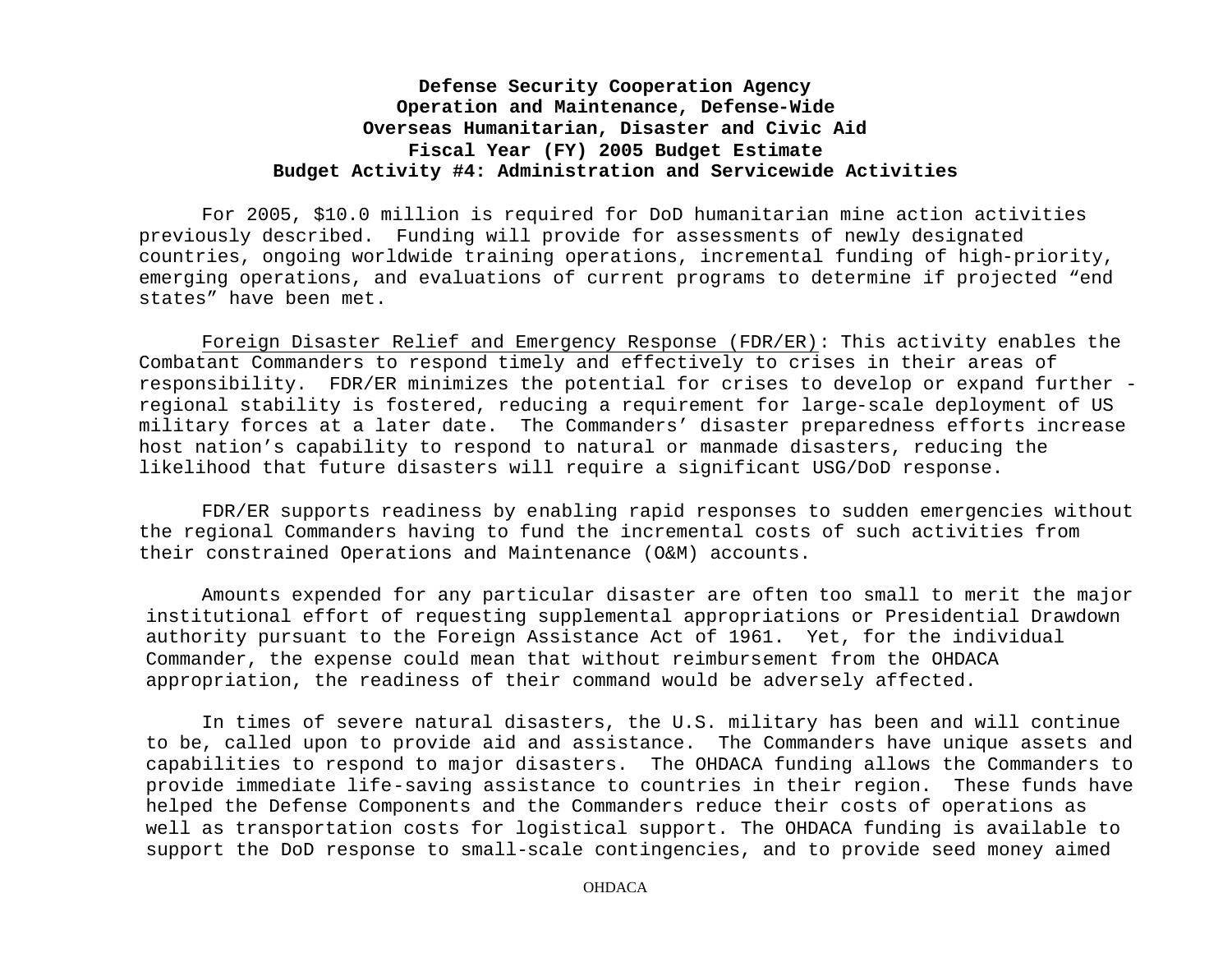at leveraging larger assistance packages from national and international donors responding to complex emergencies.

DoD also plays a key role in humanitarian crises by providing effective response when asked by the DoS or the Agency for International Development. The U.S. military offers exceptional operational reach and can be immediately deployed as a stopgap measure to limit the extent of emergencies. DoD's ability to respond rapidly assists in the containment of crises and limit threats to regional stability by donating and/or transporting relief aid within hours or a few days of a disaster. The DoD is unmatched in regard to command and control, logistics, transportation, and communications, and in the amount of cargo able to be transported by available air or sealift. These capabilities would be extremely expensive to develop and maintain in any other government agency.

Emergency response encompass transportation, logistical support, provision of Humanitarian Daily Rations (HDRs) (to maintain the health of moderately malnourished recipients until conventional relief programs or targeted feeding can be resumed), search and rescue, medical evacuation, and assistance to internally displace persons and refugees, in the form of both supplies and services. Projects also include those that help build recipient country and non-governmental organizations' emergency response capability to reduce the potential need for U.S. military involvement in future crises response.

This budget includes \$10.0 million in FY 2005 to improve the capacity of the Department, through the Commanders, to respond to natural and man-made disasters and to mitigate the humanitarian aspects of security crises.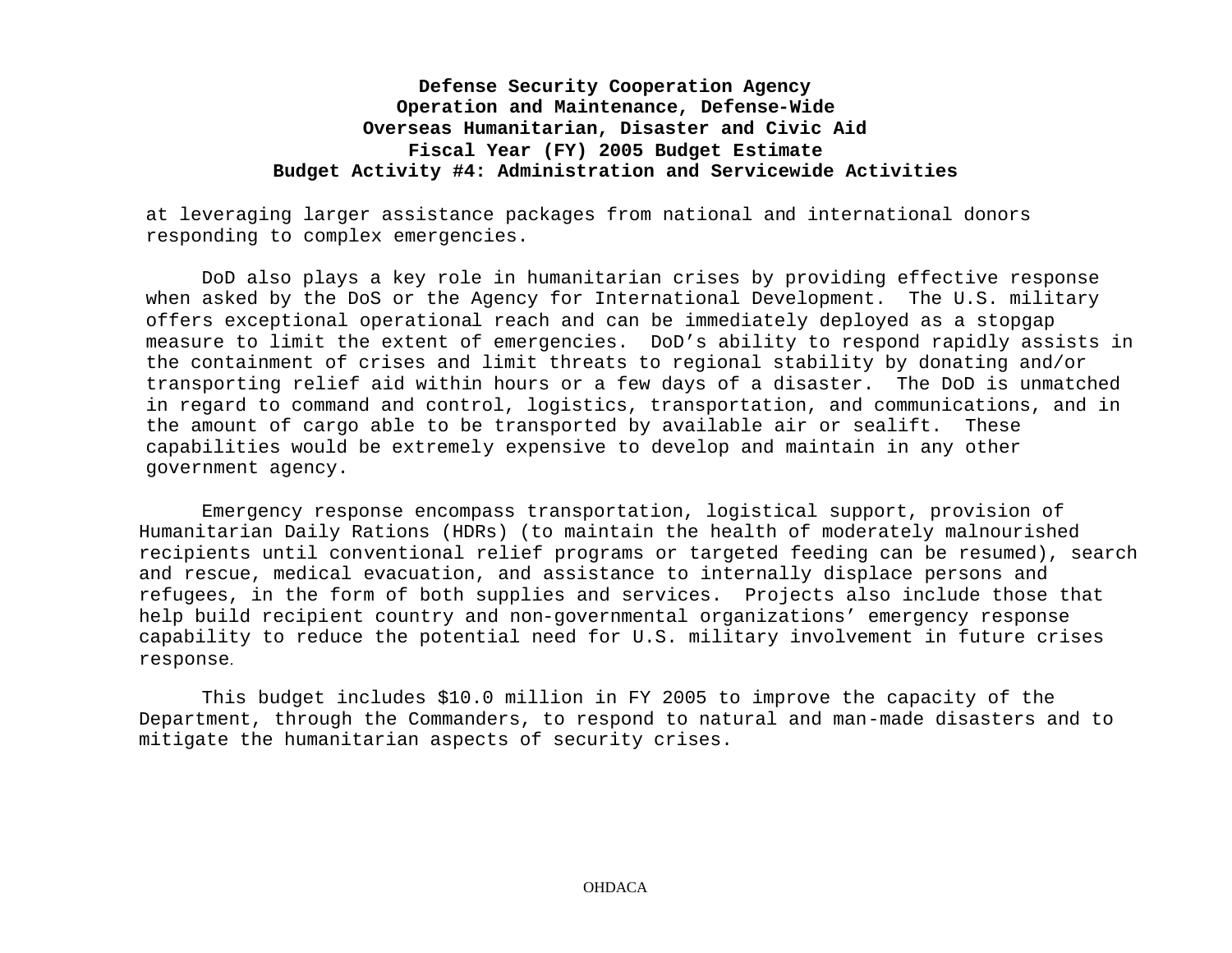#### **III. Financial Summary (O&M: \$ in Thousands):**

|    | Subactivity Group |                    |                   |               |                     |                     |
|----|-------------------|--------------------|-------------------|---------------|---------------------|---------------------|
| Α. |                   | FY 2003<br>Actuals | Budget<br>Request | Appropriation | Current<br>Estimate | FY 2005<br>Estimate |
|    | Budget Authority  | 94,517             | 59,000            | 94,218        | 94,218              | 59,000              |
|    | Total Program     | 94,517             | 59,000            | 94,218        | 94,218              | 59,000              |

#### **B. Reconciliation of Increases and Decreases:**

#### **FY 2004 President's Budget Request 59,000**

#### **1. Congressional Adjustments**

- a. Distributed Adjustment
- b. Undistributed Adjustments
- c. Adjustments to Meet Congressional Intent
- d. General Provisions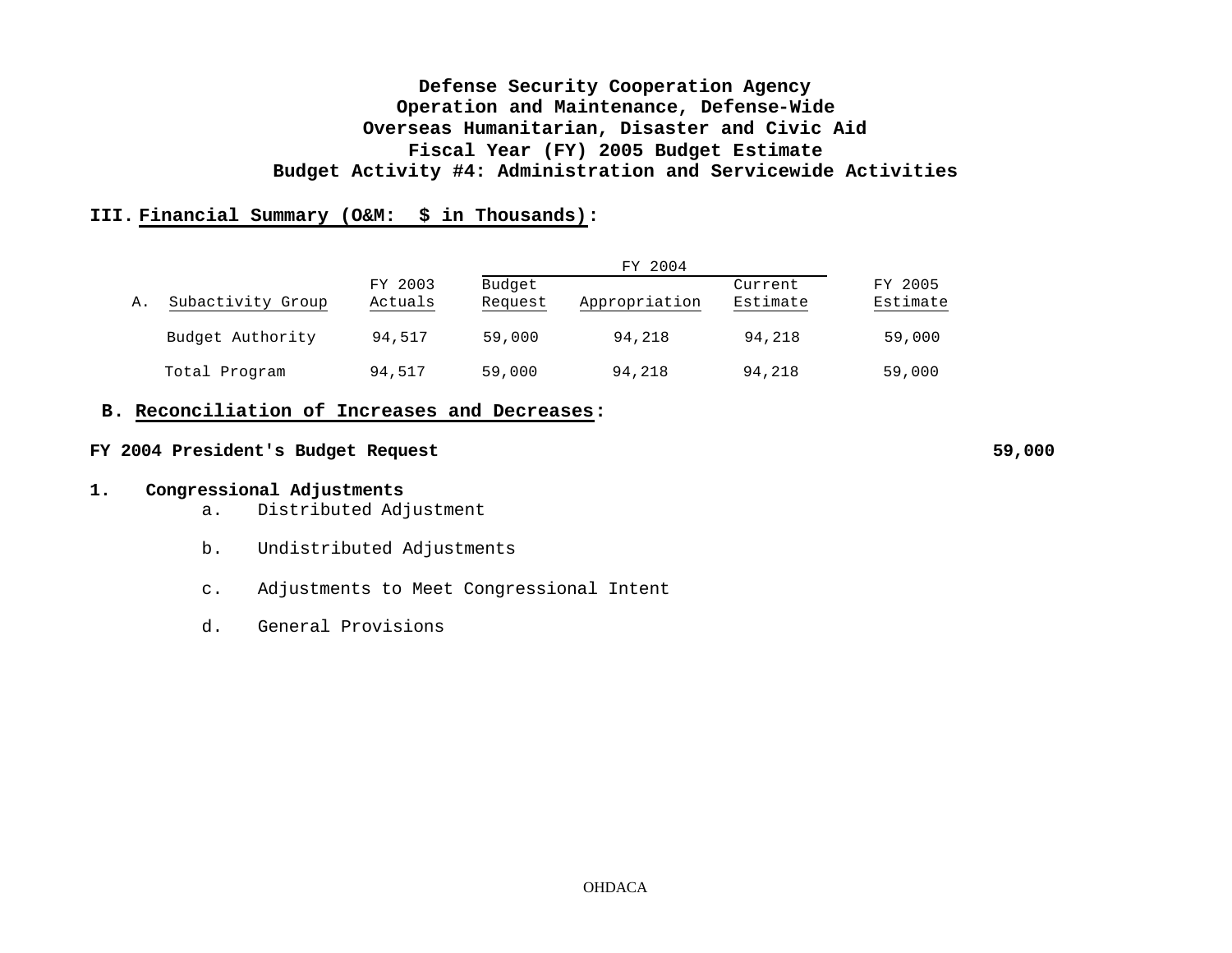**(\$in Thousands)**

|       | Section 8126: Prorate Management Efficiencies<br>1)                                                       | $-282$ |
|-------|-----------------------------------------------------------------------------------------------------------|--------|
|       | FY 2004 Appropriated Amount                                                                               | 58,718 |
| $2$ . | Emergency Supplemental                                                                                    |        |
|       | Emergency Supplemental Funding Carryover<br>a.                                                            |        |
|       | b.<br>FY 2004 Emergency Supplemental Appropriations Act (P.L. 108-106)<br>1)<br>AFGHANISTAN<br>2)<br>IRAO | 35,500 |
|       | 3)<br>HORN OF AFRICA                                                                                      |        |
|       | 4)<br>MEDICAL PROJECTS/SCHOOLS/DIASTER PREP                                                               |        |
| 3.    | Fact-of-Life Changes                                                                                      | N/A    |
| 4.    | Reprogramming (Requiring 1415 Actions)                                                                    | N/A    |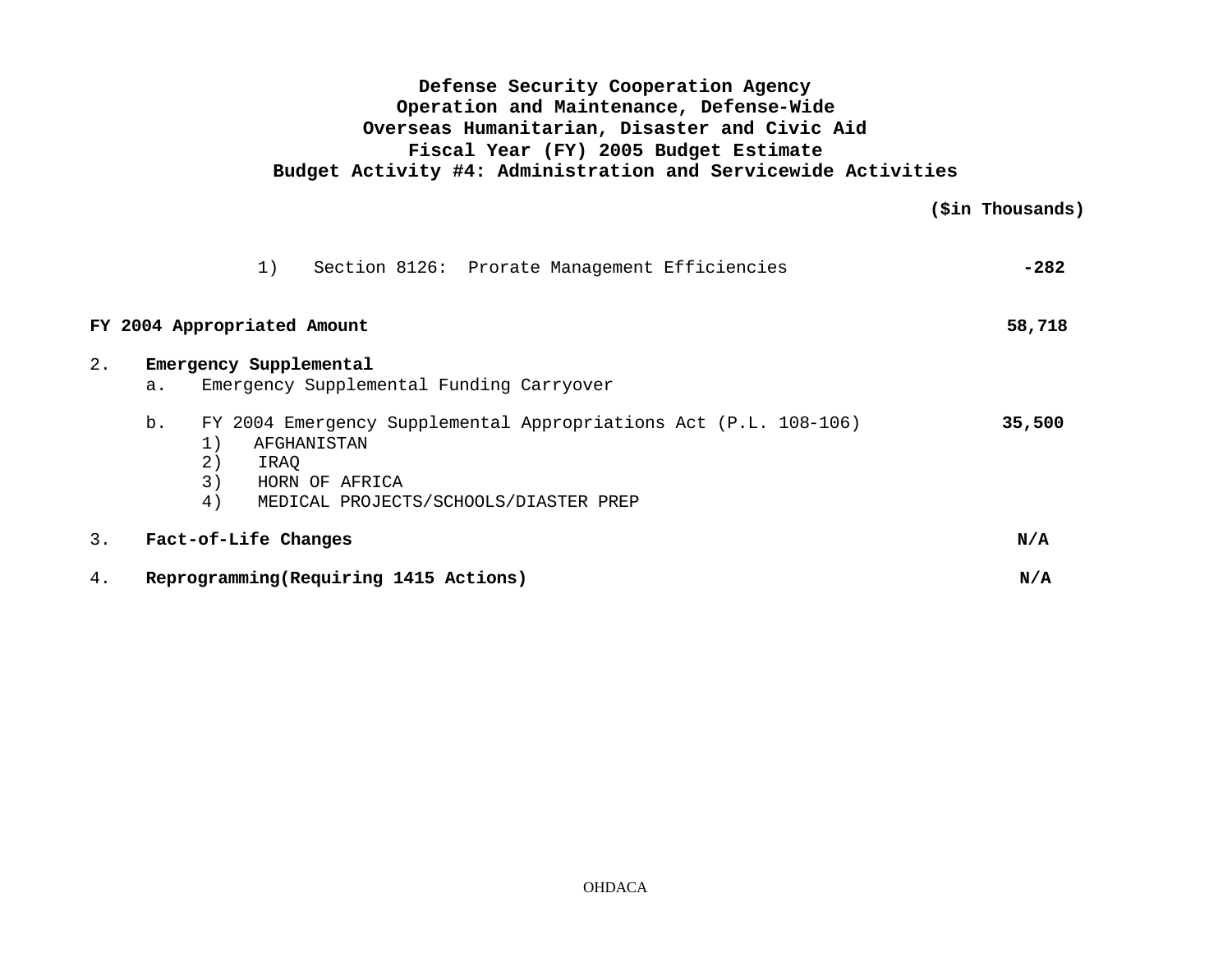|    | Revised FY 2004 Estimate                | 94,218    |
|----|-----------------------------------------|-----------|
| 5. | Less: Emergency Supplemental Funding    | $-35,500$ |
|    | Normalized Current Estimate for FY 2004 | 58,718    |
| б. | Price Change                            | -654      |

#### 7. **Functional Transfers**

- a. Transfers In
- b. Transfers Out

#### 8. **Program Increases**

| а. | Annualization of New FY 2004 Program |  |  |  |  |  |
|----|--------------------------------------|--|--|--|--|--|
|----|--------------------------------------|--|--|--|--|--|

- b. One-Time FY 2005 Costs
- c. Program Growth in FY 2005

| Increase due to Training and Travel associated with the |  |  | 936 |
|---------------------------------------------------------|--|--|-----|
| Mine Action program.                                    |  |  |     |

#### 9. **Program Decreases**

- a. One-Time FY 2005 Costs
	- c. Program Decreases in FY 2005

#### **FY 2005 Budget Request 59,000**

 **(\$in Thousands)**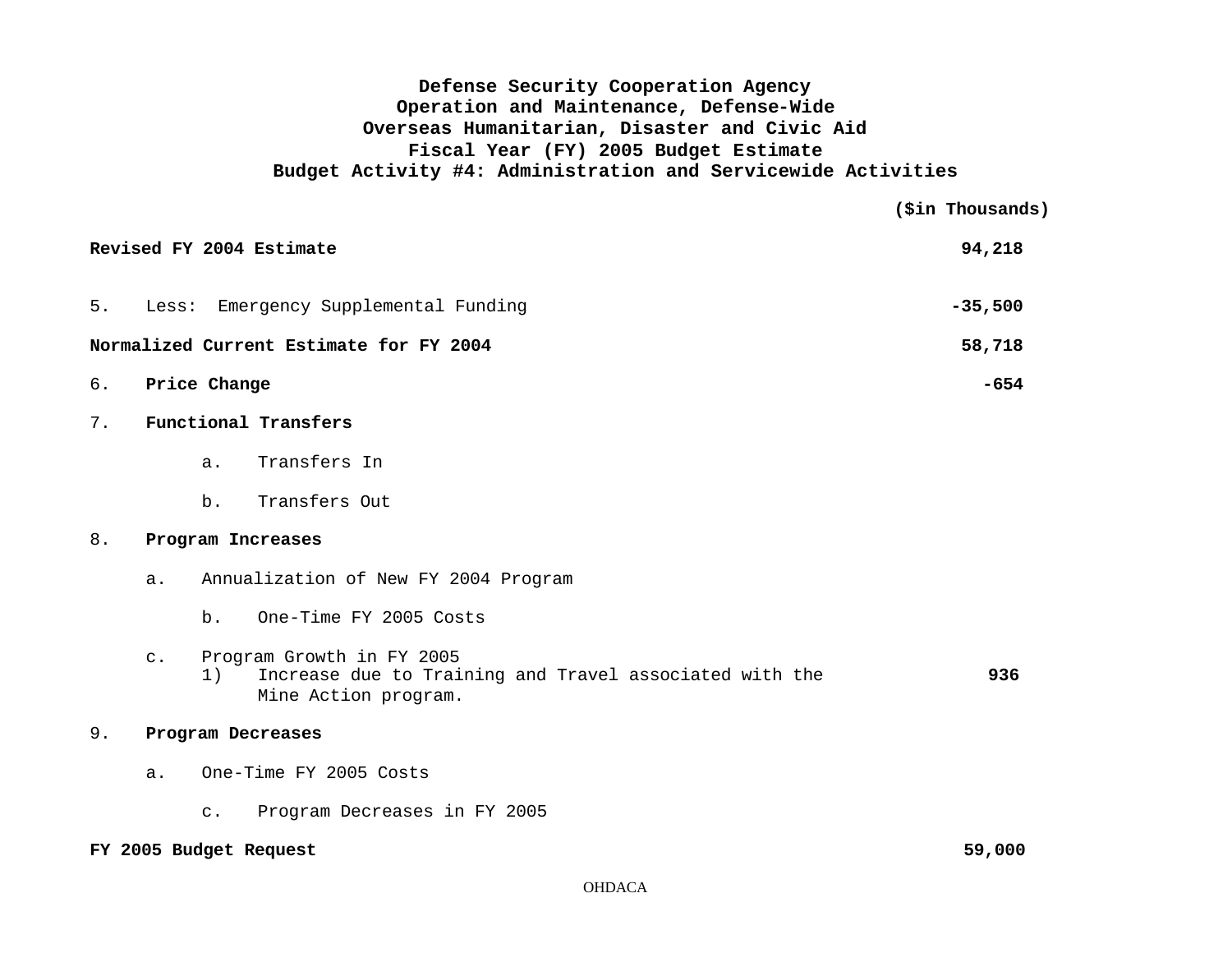#### **IV. Performance Criteria and Evaluation Summary:**

As is the case with humanitarian/disaster crises, additional requirements emerge during the execution year. Accordingly, performance criteria are difficult to summarize. Useful measures are the amount of actual obligations reported and planned obligations.

|                                            | FY 2003<br>Actual | FY 2004<br>Estimate | FY 2005<br>Estimate |
|--------------------------------------------|-------------------|---------------------|---------------------|
| Humanitarian Assistance Program            | 49,172            | 47,218              | 39,000              |
| Humanitarian Mine Action Program           | 1,600             | 2,800               | 10,000              |
| Foreign Disaster Relief/Emergency Response | 7,300             | 8,700               | 10,000              |
| Supplemental Appropriations (FY 2003/2004) | 36,445            | 35,500              |                     |
| Total OHDACA Program                       | 94,517            | 94,218              | 59,000              |